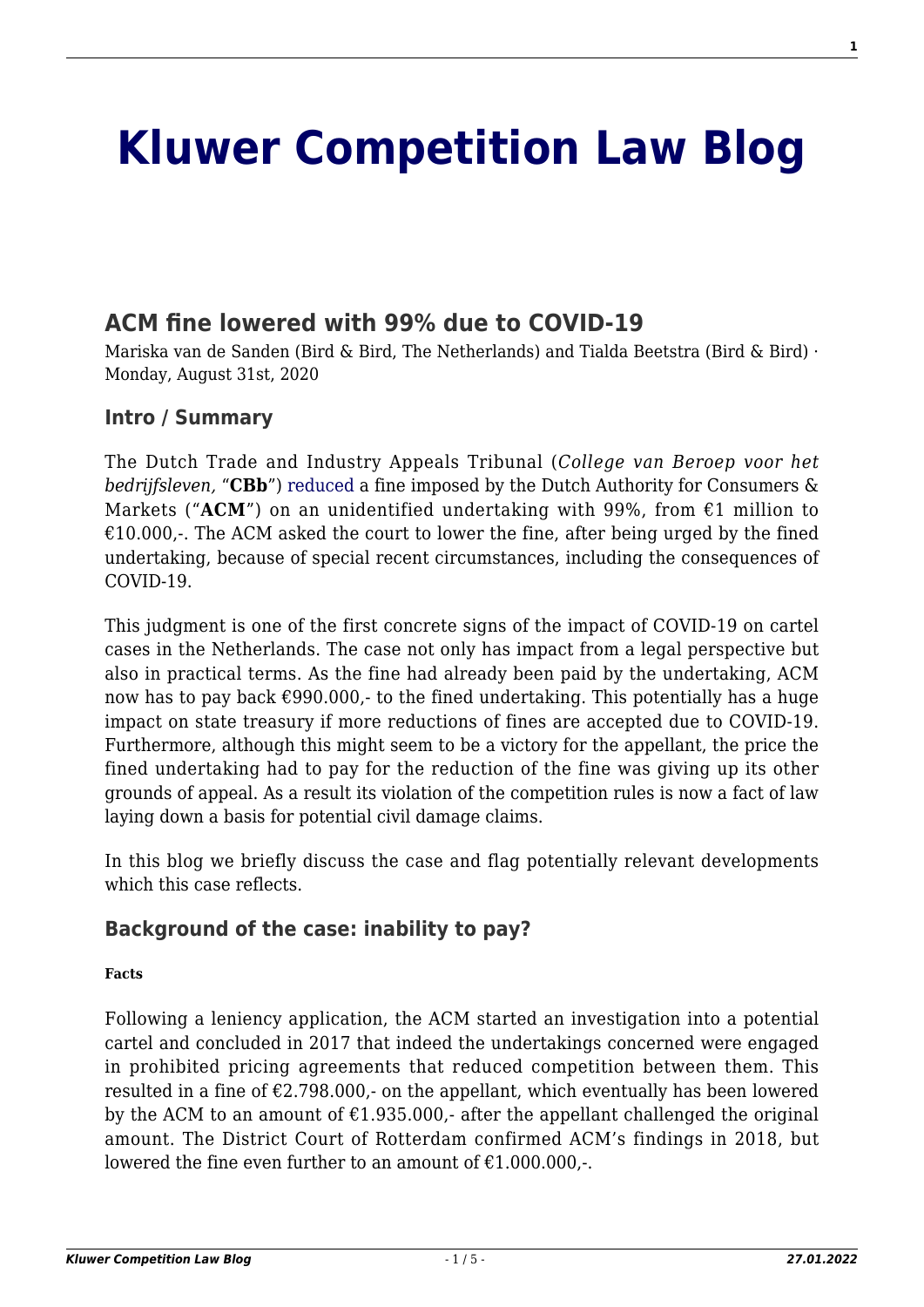#### **Inability to pay-defense**

In the appeal proceedings before the CBb, the appellant took the position that its financial position is currently so bad that the fine imposed by the ACM – and as reduced by the court – is no longer proportionate. According to the appellant, its bankruptcy is now imminent partly due to the fine, which had already been paid by the appellant. To evidence this, appellant requested the CBb to come to a judgment as soon as possible, while agreeing to abandon any other grounds of appeal insofar as they did not relate to the proportionality of the fine.

#### **Special circumstances according to ACM**

It follows from the judgment that the ACM was willing to lower the fine to an amount of  $£10.000$ , for the following reasons:

- The fact that, in view of the ongoing proceedings before the Rotterdam District Court concerning [the parent company], there is no possibility to speed up the procedure of the case as a whole, as a result of which appellant should have to wait too long before any certainty could be given about the level of its (final) fine;
- Appellant's current financial situation and the alleged urgency; and
- The COVID-19 crisis and its alleged consequences for appellant.

The ACM also agreed to withdraw its grounds of (counter) appeal.

## **CBb ruling**

As a result, the CBb only had to rule about the proportionality of the fine under the given circumstances. Taking into account the circumstances described above and the fact that the fine of  $\epsilon$ 10.000,- as proposed by the ACM, has not been contested by the appellant, CBb comes to the conclusion that this is an appropriate fine. The CBb annuls the judgment under appeal insofar as it imposed a fine of  $\text{\textsterling}1.000.000$ , on the applicant and lowers that amount to  $£10.000,$ .

## **Reflecting on COVID-19 consequences for cartel cases**

Although this case at first sight might seem to be a straight forward inability to paycase, we believe there are some interesting aspects to be flagged:

### <span id="page-1-0"></span>**Impact for the competition authority**

<span id="page-1-1"></span>First of all, because applicant already paid the fine[\[1\],](#page-2-0) the ACM (or state treasury) now has to pay back 99% of the fine. Assuming that, especially after this judgment, more inability to pay-cases will follow, the impact of COVID-19 for the state treasury as regards income from competition law fines should not be underestimated.[\[2\]](#page-3-0)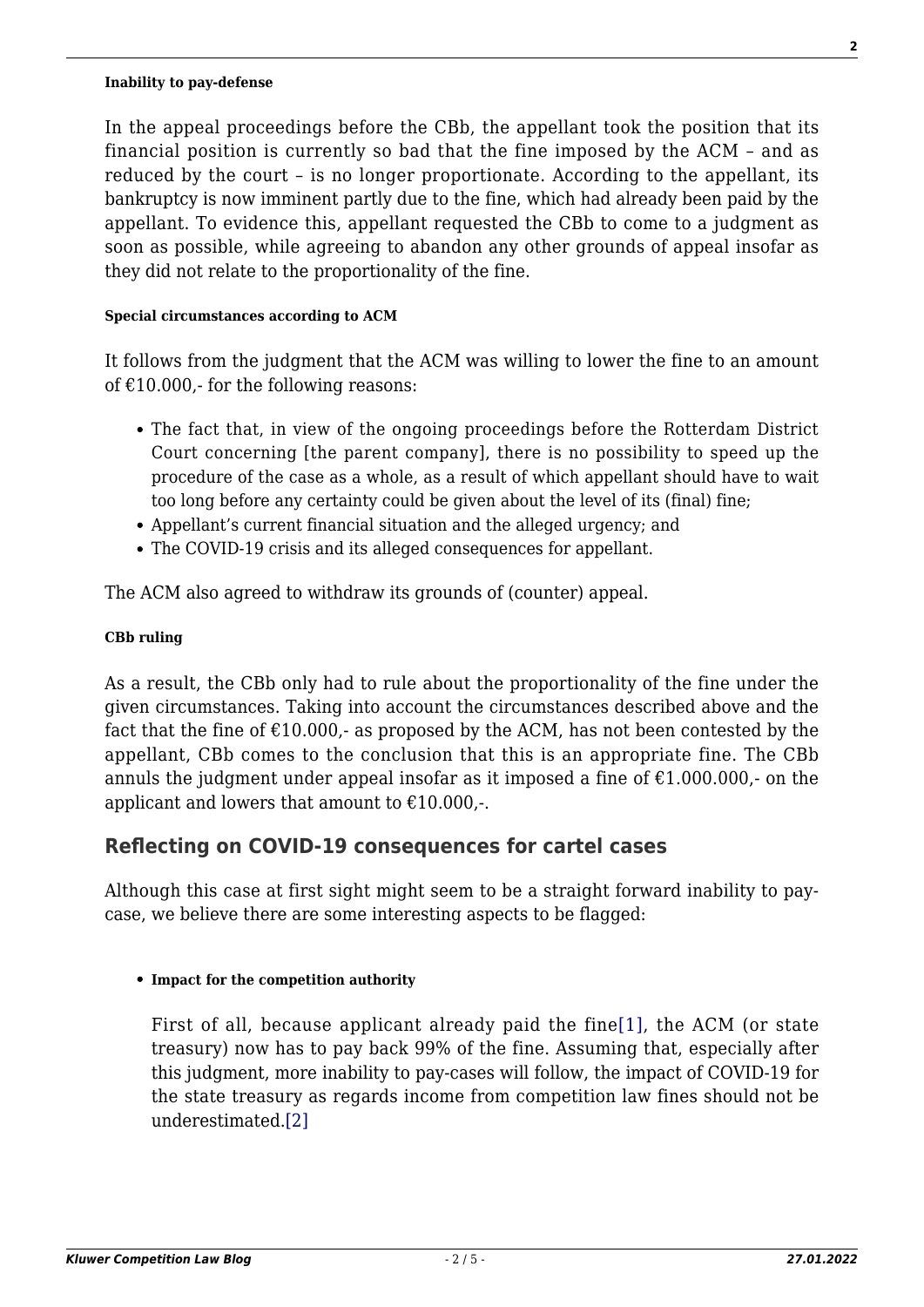#### **Impact for the cartel participants**

As stated above, the price the appellant in this case had to pay for a – very quick and large – reduction of its fine is to give up its other grounds of appeal, including those regarding the violation of the competition law rules. The ACM's decision in which it was established that applicant committed a violation of competition law by engaging in a prohibited cartel is therefore now irrevocable.

This potentially provides a basis for civil damage claims from third parties who suffered from the cartel. The [Directive governing actions for damages for](https://eur-lex.europa.eu/legal-content/EN/TXT/PDF/?uri=CELEX:32014L0104&from=en) [infringements of competition law](https://eur-lex.europa.eu/legal-content/EN/TXT/PDF/?uri=CELEX:32014L0104&from=en) holds that all cartel members which have infringed competition law through joint behaviour will be held "*jointly and severally liable for the harm caused by the infringement of competition law; with the effect that each of those undertakings is bound to compensate for the harm in full, and the injured party has the right to require full compensation from any of them until he has been fully compensated*". There are, however, some exceptions, including for the immunity recipient, which the applicant clearly was not, and also for SME's: "*if it would irretrievably jeopardise its economic viability and cause its assets to lose all their value*".

#### **Impact from a procedural point of view**

This case also shows the flexibility of the Dutch highest appeal court. On 16 June 2020, the appellant sent a letter requesting for a court hearing as soon as possible. Within one month, on 9 July 2020, parties were invited to discuss the issue during a hearing. During this hearing, the parties agreed that the applicant will provide the ACM with insight in its financial position and the ACM will provide its views on the inability to pay-arguments. After some further communications back and forth, the CBb gave its judgment on 18 August 2020. Only approx.. 2 months later than the original request of appellant.

In our opinion this shows a very pragmatic approach of the court and willingness to cooperate where possible and necessary due to COVID-19.

Interesting to mention is also that the ACM and applicant did not agree on the interpretation of the inability to pay-doctrine, but the ACM was nevertheless willing to propose a fine reduction of 99% on the basis of the proportionality principle given the impact of the COVID-19 crisis, among others. Unfortunately, no further details about the parties' views regarding the inability to pay-doctrine have been published.

Please note that since several legal proceedings are still pending regarding the same cartel, including the publication of the ACM's decisions, no further information about the cartel itself is yet published.

<span id="page-2-0"></span>[\[1\]](#page-1-0) In contrast to the old regime, under the new regime in the Netherlands, you have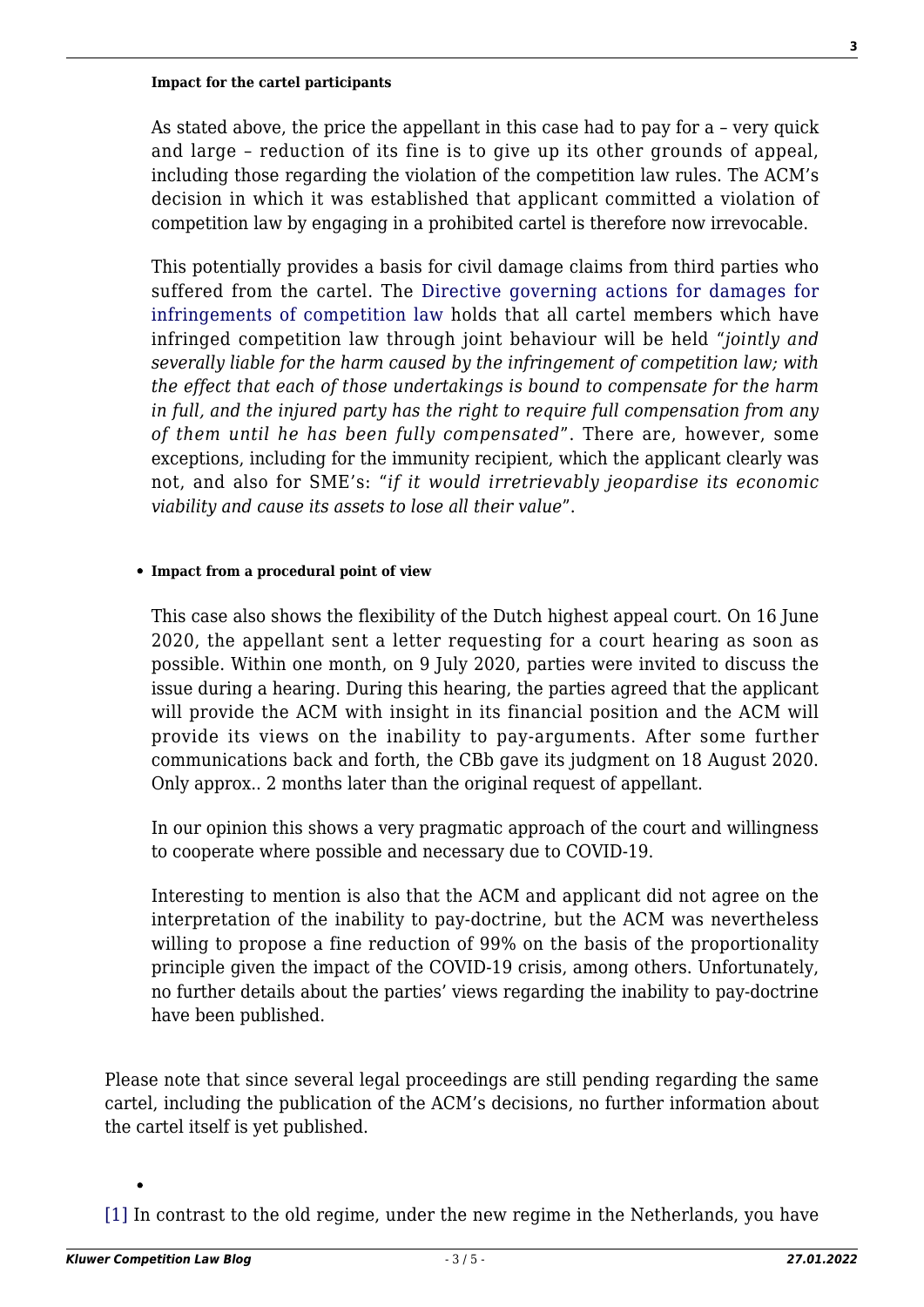to pay your fine within 6 weeks. Have you objected to the fine or filed a direct appeal with the court? If so, payment must be completed within 24 weeks after the fining decision was sent. If ACM hands down a decision on your appeal before the 24-week period has passed, payment of the fine must be completed on the day that the decision is sent to you. See [link](https://www.acm.nl/en/about-acm-mission-and-strategy/information-companies-and-individuals-how-pay-fines) for more information about how to pay fines in the Netherlands.

<span id="page-3-0"></span>[\[2\]](#page-1-1) Although the total amount of fines the ACM had to pay back in 2019 was €45.571.087,- ([link](https://www.acm.nl/sites/default/files/documents/2020-03/jaarverslag-acm-2019.pdf) to annual report 2019). An amount of €990.000,- therefore does not seem have a high impact on the state treasury. Please note that the amount of fines the ACM has to pay back is quite high partly due to a new regime within the Netherlands as described in footnote 1.

*To make sure you do not miss out on regular updates from the Kluwer Competition Law Blog, please subscribe [here.](http://competitionlawblog.kluwercompetitionlaw.com/newsletter/)*

# **Kluwer Competition Law**

The **2021 Future Ready Lawyer survey** showed that 78% of the law firms realise the impact of transformational technologies. Kluwer Competition Law is a superior functionality with a wealth of exclusive content. The tool enables you to make more informed decisions, more quickly from every preferred location. Are you, as a competition lawyer, ready for the future?

## [Learn how](https://www.wolterskluwer.com/en/solutions/kluwercompetitionlaw?utm_source=competitionlawblog&utm_medium=articleCTA&utm_campaign=article-banner) **[Kluwer Competition Law](https://www.wolterskluwer.com/en/solutions/kluwercompetitionlaw?utm_source=competitionlawblog&utm_medium=articleCTA&utm_campaign=article-banner)** [can support you.](https://www.wolterskluwer.com/en/solutions/kluwercompetitionlaw?utm_source=competitionlawblog&utm_medium=articleCTA&utm_campaign=article-banner)